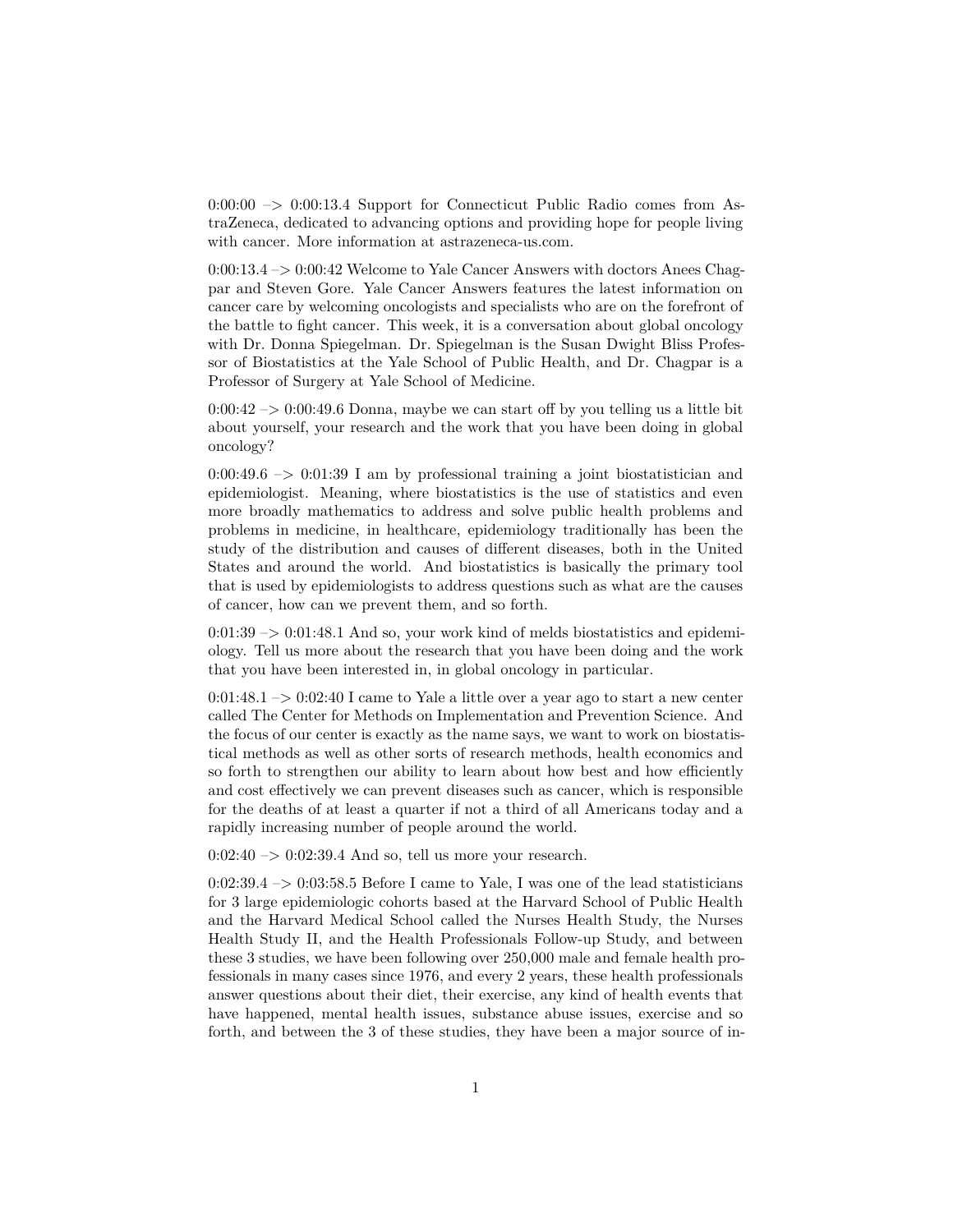formation about the risk factors for cancer, maybe one of the strongest sources in the country if not the world, and we have learned a lot about diet and cancer, exercise and cancer, all sorts of things. And I have been a researcher and contributor to many of these studies.

## $0:03:58.5 \rightarrow 0:04:03.7$  And so, tell us how that transitions to global oncology?

 $0:04:03.7 \rightarrow 0.12:01.8$  That's a great question because in fact what happened for me personally is I got to a certain point in my life where I had worked on basic research on the causes of cancer for I would say 30-35 years and I felt like I now wanted to move on to how do we translate the information that we have learned to actually prevent cancer, and I felt that we have learned so much already, not that there is not more to learn, there very much is, but I would like to move on to this next phase of my career and maybe being involved more directly in sort of saving lives, making a difference, preventing cancer. So, I happened to know that there are certain cancers that are very highly preventable and others that we still need to learn more about. For example, and now we will get into global oncology, one of the most preventable cancers in the world is cervical cancer. In fact, it is so preventable that except in very low income pockets around the United States, almost no women get cervical cancer anymore in this country and even fewer die of it, but that is not true at all in the rest of the world. We have what are called low and middle income countries, a World Health Organization, maybe a United Nations designation, and it is based on the gross national product of countries and the high income countries are basically those in North America, excluding Mexico, and Western Europe, and middle income countries are countries like Mexico, Argentina, I think India is now a middle income country, China is a middle income country, countries in Eastern Europe are middle income countries, and then there are low income countries such as say some of the other countries in Central America, Nepal, many of the countries in sub-Saharan Africa. And basically, in these low and middle income countries, in which probably a good, probably four-fifths of the world's population resides, cervical cancer is the first or second leading killer of women. So, here is a situation where we know how to prevent it because nobody is getting it here, I should not say nobody, but very few women are getting it here, and yet these preventive interventions are not taken up to prevent four-fifths of the women in the world to also not get and die from cervical cancer, so that is where we get into implementation and prevention science and global oncology, and the two ways to prevent cervical cancer, one probably most women in the audience would know about because most of us have had many Pap smears and through the Pap smears, they can detect what are called early precancerous lesions of the cervix and do a very local removal of those lesions so that cervical cancer never develops, and then once a women has had some of this, then she is screened more frequently and we make sure she does not redevelop the lesions, and if she does, we remove them and so forth and that is the main reason why women, say in the United States, very few of us get cervical cancer. It has turned out for reasons that are not well understood, that Pap smears do not work well in low and middle income countries. I actually personally feel that it could be studied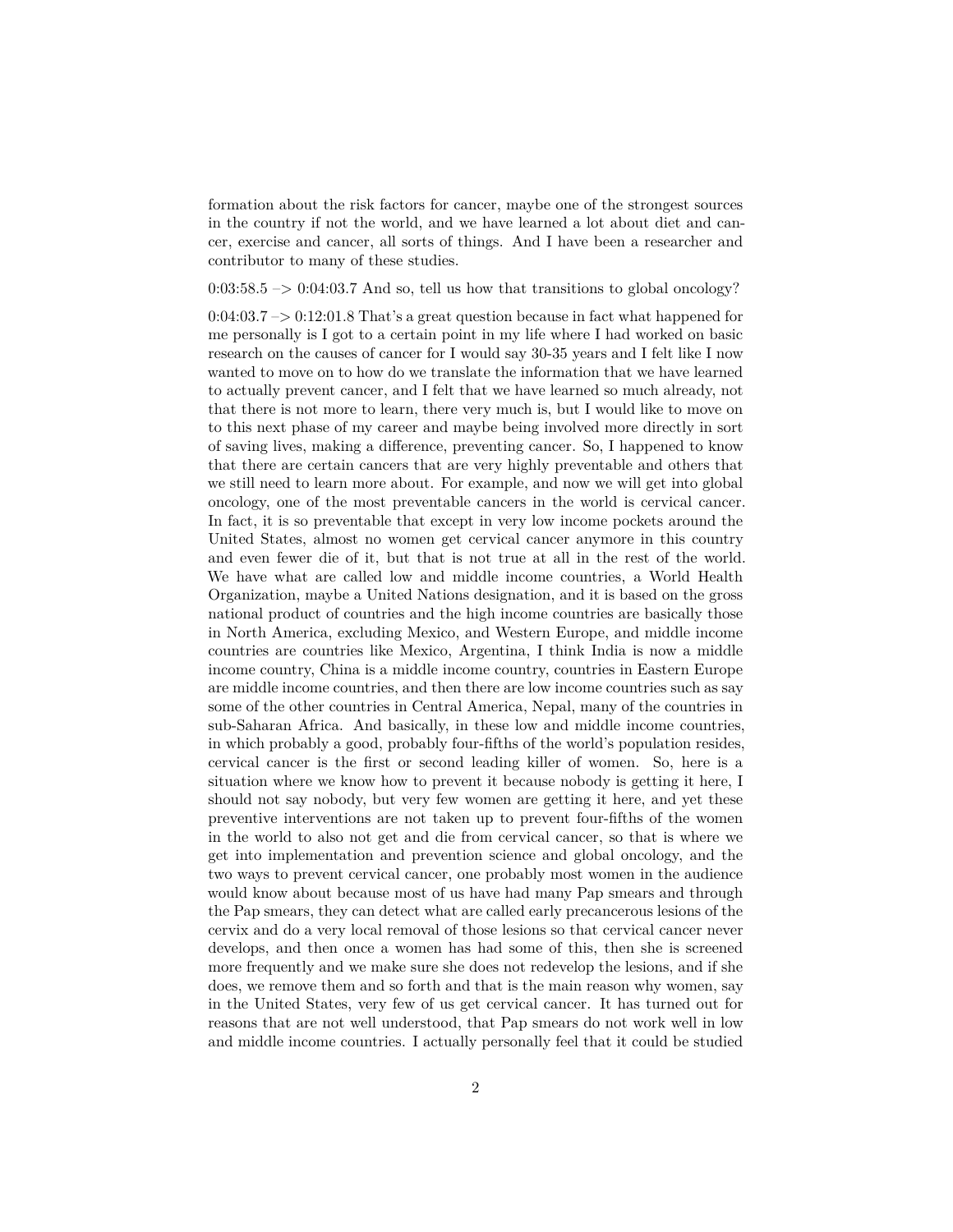more, but the reason given when I talk informally with colleagues is that it requires a high level of training, very strong laboratory infrastructure, very good linkages between the clinical wards and the laboratories so the cells are looked at in a timely manner and so forth. So, other methodologies have been proposed for preventing cervical cancer in low and middle income countries instead of the Pap smear. And one of these is called VIA, which involves painting of the cervix with acetic acid that is what the IA part is and acetic acid is actually just vinegar, like the vinegar that you can buy off the shelf in a supermarket and is reasonably well available in most low and middle income countries. If a woman's cervix has precancerous lesions, parts of her cervix for some reason turn white and the health provider whether it is a doctor or a nurse or even a lower level position, can see that through standard methods of performing gynecological exams and then a procedure called cryotherapy can be performed, which involves taking a pen attached to a tank of liquid oxygen or some other cooled gas and basically killing those areas of the cervix where the white cells were. And that method is very low technology we are talking about, vinegar and a tank with a little tube at the end, so it does not require electricity, it does not require power, it does not even require running water in order to perform this procedure and it has been shown in fairly large clinical trials in India to be very safe and effective in preventing the development of cervical cancer in large populations of women. So, you might think, okay end of story we are done but actually it is not that simple because even after we find an alternative more culturally and economically sustainable approach to Pap smears, that does not mean that women all over the world are going to be lining up to have this test or that providers still have to be trained, they have be trained to perform the acetic acid aspect, they have to be trained to detect what are the white areas if any versus not and then they or some higher level health provider needs to be trained on cryotherapy. So, it still requires various aspects, it is not just a matter of say pushing a button, but it is believed to be a promising approach in low and middle income countries where there might be uneven laboratories and training of health providers and so forth, and in fact, I along with Dr. Sangini Sheth, who is a OB/GYN at Yale Cancer Center, who is involved in the screening and treatment for cervical cancer right here in New Haven, and then 2 colleagues in Nepal, who just visited at the end of August, Dr. Archana Shrestha and Dr. Sunila Shakya have a pilot grant from Yale Cancer Center where we are looking at the barriers and facilitators to the implementation of this VIA screen and treatmen approach in the hill areas outside of Khatmandu in Nepal where there is a fairly high cervical cancer incidence and mortality rate.

## $0:12:01.8 \rightarrow 0:12:03.9$  What have you found so far?

 $0:12:03.9 \rightarrow 0:13:24$  Well, it is the very beginning of the study. I really cannot say too much about it. We just received our funding maybe 3 or 4 months ago and the way things work, which I think is a good thing, is researchers cannot just, say in the United States, cannot just say oh! we are going to do a study in Nepal, let's go, pack your suitcases, there is a lot of ethical oversight to conduct such studies to ensure that we do not subject people who are maybe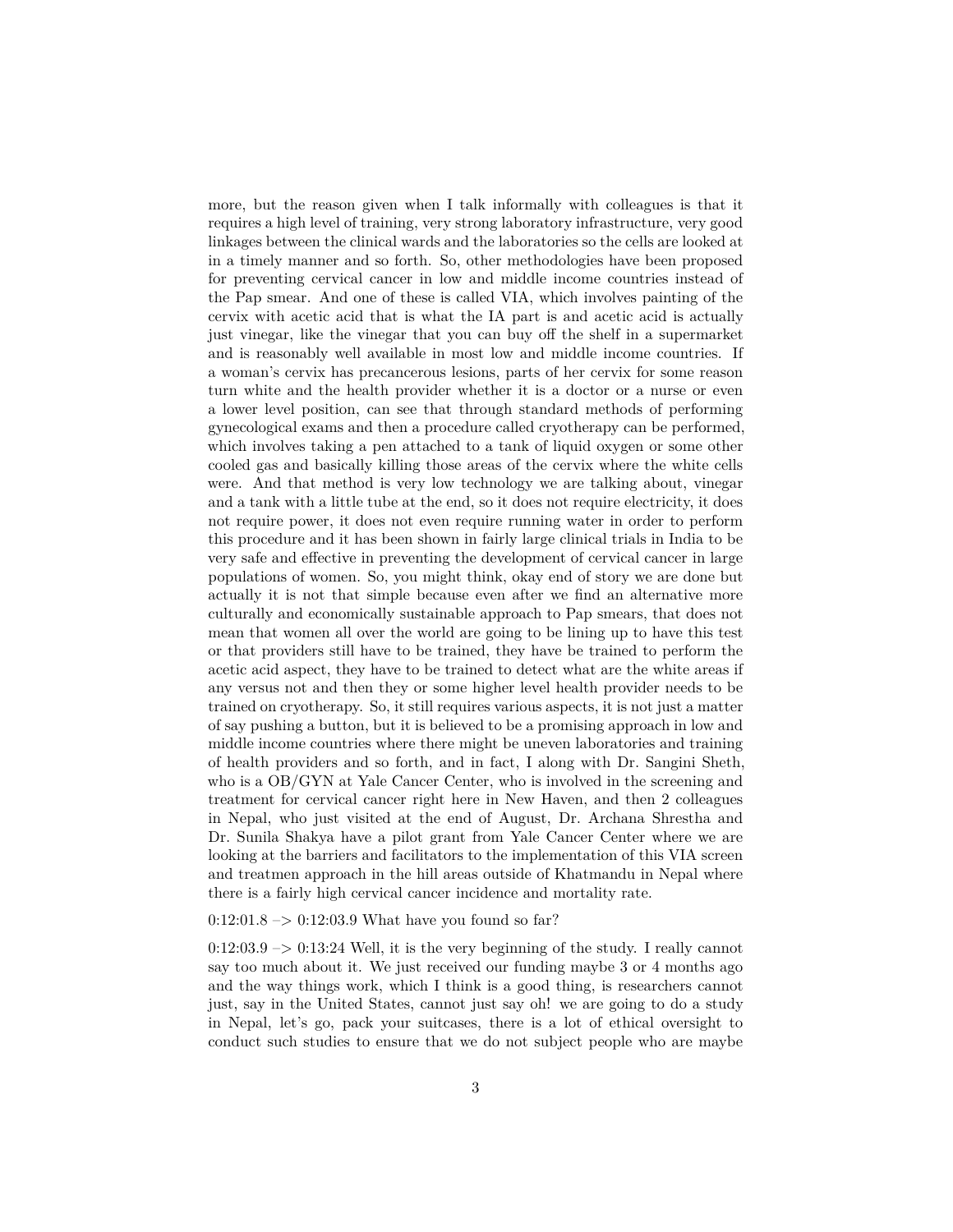more vulnerable, poorer, not as educated and so forth in other parts of the world to unnecessary procedures, so right now we are in the process of filling out our institutional review board applications, both at Yale, at Dhulikhel Hospital in Nepal and with the Nepal Research Council to get permission to do this study and ensure all these various parties that provide oversight that this is a study that would be beneficial to its participants and provide useful knowledge to Nepal and ideally others around the world.

 $0:13:24 \rightarrow 0:13:43.3$  Clearly it sounds like promising research that can help us to understand cervical cancer and means of finding it at an earlier stage when it is most treatable. We are going to take a short break for a medical minute and then when we come back, learn much more about global oncology with my guest, Dr. Donna Spiegelman.

0:13:43.3 –> 0:13:53.4 Medical Minute Support for Yale Cancer Answers comes from AstraZeneca, working to eliminate cancer as a cause of death. Learn more at astrazeneca-us.com.

 $0:13:53.4 \rightarrow 0:14:40.3$  This is a medical minute about lung cancer. More than 85% of lung cancer diagnoses are related to smoking and quitting even after decades of use can significantly reduce your risk of developing lung cancer. For lung cancer patients, clinical trials are currently underway to test innovative new treatments. Advances are being made by utilizing targeted therapies and immunotherapies, the BATTLE-2 trial aims to learn if a drug or combination of drugs based on personal biomarkers can help to control non-small cell lung cancer. More information is available at YaleCancerCenter.org. You are listening to Connecticut Public Radio.

0:14:40.3 –> 0:15:50.1 Welcome back to Yale Cancer Answers. This is Dr. Anees Chagpar, and I am joined tonight by my guest Dr. Donna Spiegelman. We were talking about her research and global oncology, and right before the break, Donna you were talking about cervical cancer, a cancer that very few women die from here in the United States, and one of the reasons you mentioned that was that we have Pap smears and that really has not been something that has taken off in the third world, and many low to middle income countries suffer from a lack of infrastructure, a lack of highly trained medical professionals such that Pap smears have not really taken hold, but one of the methods that have become popularized and that you are studying in Nepal is visual inspection with acetic acid or VIAA, which is simply painting the cervix with vinegar and finding these precancerous lesions that then can be essentially frozen so that they can be treated at an early stage. Are there other prevention strategies for cervical cancer that we have here in the US that might not be available in low to middle income countries?

 $0:15:50.1 \rightarrow 0:20:30.7$  Yes, and the other one is HPV vaccination. Cervical cancer is caused by the human papillomavirus, that is what HPV stands for. And what that means when I say caused is that it is a necessary cause, meaning it seems to be almost impossible for a woman to get cervical cancer unless she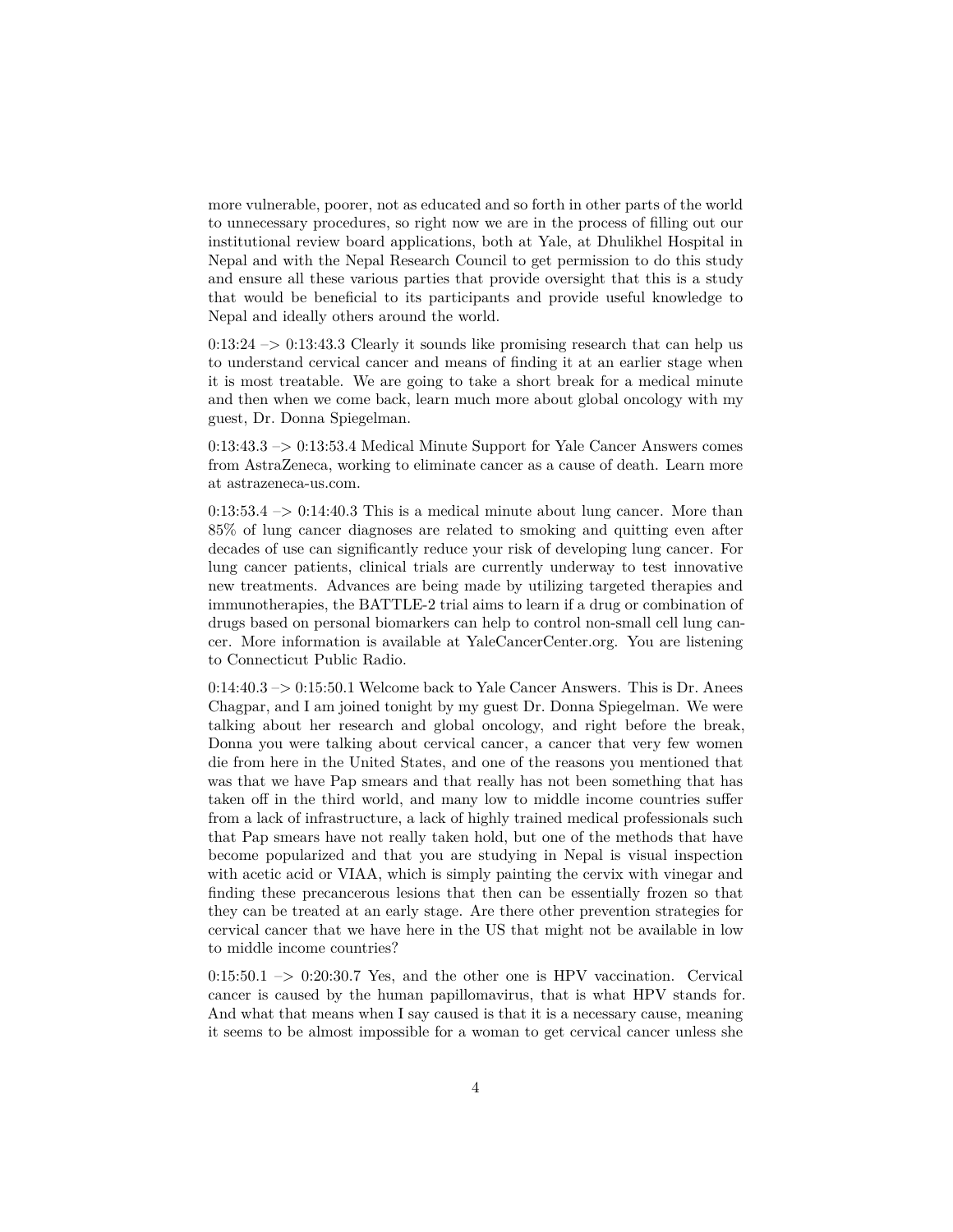has been infected with HPV, but many, many, many, many, many, in fact the majority of women who are infected with HPV do not go onto get cervical cancer, and it also turns out that HPV virus has multiple subtypes and some subtypes have been found to be more virulent than others and one thing we do not know, that is an objective research around the world is do the malignant subtypes vary from one country to another since viruses are like eco systems and how they may grow and evolve in different subsets of populations might be different. So, we do not really have the answer to that right now, but it does seem like there are several at least, I think 4 if not more, that have been identified as the most malignant HPV subtypes around the world. And so, this is a vaccine, many of you in the audience might know if you have daughters that it is a vaccine that young girls, it is recommended that they get around the age between 12 and 13 with the idea that to be absolutely the most maximally effective, it should be before girls initiate their sexual debut, but obviously many girls do not initiate their sexual debut that early and it is also an objective active interest whether even after the sexual debut, it seems that the vaccine might still be effective, may not be as effective, but it still seems to be effective, and I am saying all of this because I want to encourage parents, mothers, and fathers in the audience whose daughters have not been vaccinated even if they might have been past their sexual debut or they might be 16 or even beyond, it appears that the vaccine could still be beneficial, and I would encourage you to seek that out for your daughters. Around the world, there have been trials of the vaccine, and maybe we do not know for sure what the endpoints are in terms of giving a vaccine to a girl at the age of 12, she may not develop cervical cancer, precancerous lesions until she is 35 or 40. So, the way the research has gone, it is get the vaccine to the girls, show that the vaccine is beneficial at least in some subset and then very long-term follow-up, we will hopefully reap the benefits, in say 15 or 20 years from now in lowering cervical cancer rates and lower rates of precancerous lesions and so forth. So, there are studies around the world, again not of the vaccine itself because the vaccine is already proven safe and effective, but their implementation trials about what is the best way to get this vaccine out to girls around the world, is it through schools, is it through health clinics, is it going house to house in communities and villages, what are the barriers, are people refusing the vaccine, what are the issues if so, how can we address them, but in the United States, I think the vaccination rate is disappointingly low, like maybe 20%, whereas say in Australia, it is extremely high like 80 or 90%, it is very high in Brazil, a catholic country, of something like 80 or 90%, so there is quite a lot of variation around the world and an another area of research for us in the Yale Global Oncology program is looking at the distribution of vaccination rates around the world and trying to ascertain what are the factors even within a country that explain differences in vaccination rates as well as between countries.

 $0:20:30.7 \rightarrow 0:21:03.5$  And do you have data on that because I know I would be very curious when we think about and you had mentioned before the break that in low to middle income countries cervical cancer is often the  $#1$  or  $#2$  killer of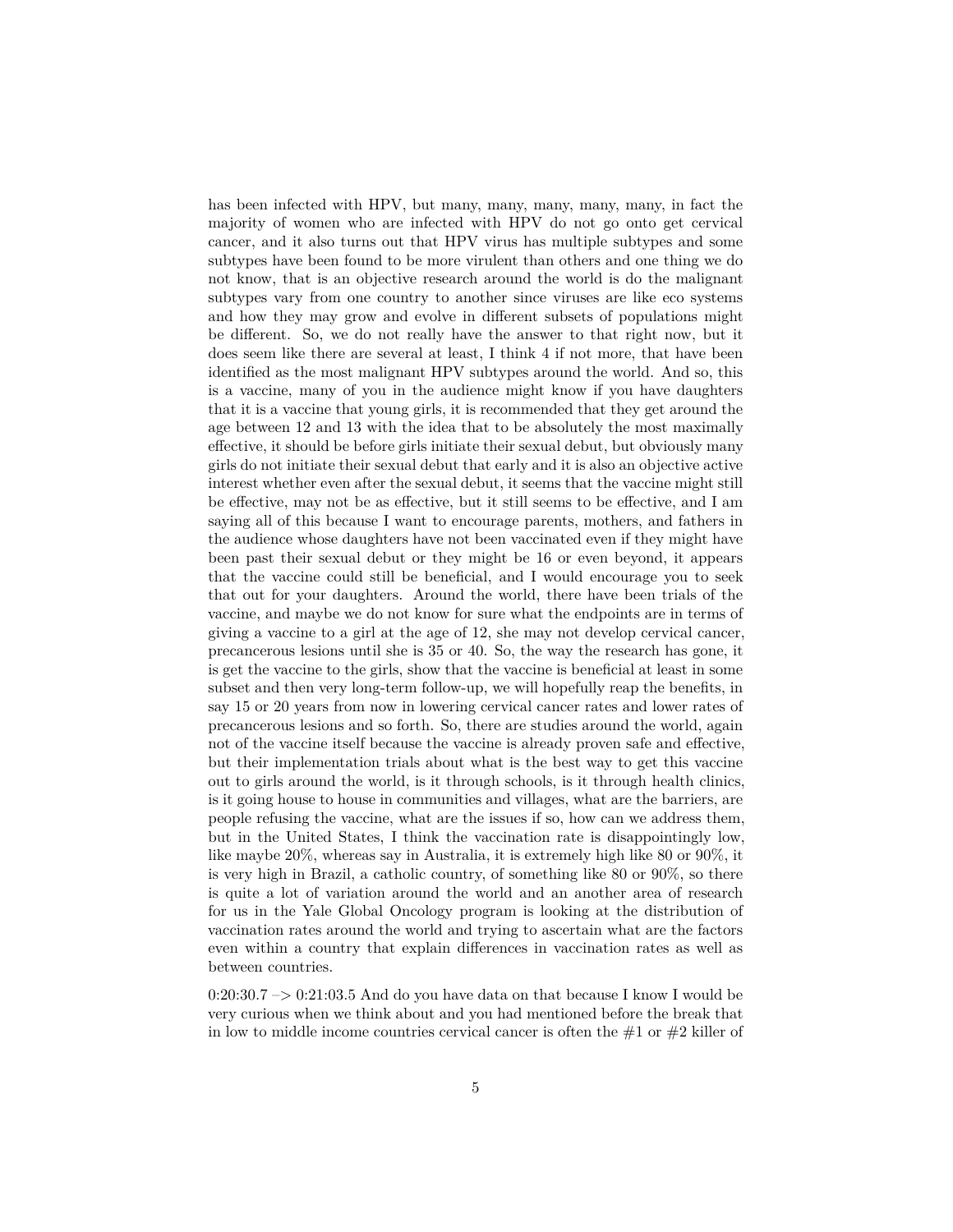women, particularly when it comes to cancer. And so, one would wonder in low to middle income countries whether there is an uptake of the vaccine or whether there are barriers, whether that is cost related to the vaccine or whether that is cultural barriers that are at play?

 $0:21:03.5$  ->  $0:22:58.9$  I have been working with some colleagues using data from Brazil, which is well known to have a very high vaccination rate, but there is still quite a variability from state to state within Brazil, and as we might guess, all around the world where the rates are lower are the states that are lower income, that are more rural and have higher proportions of indigenous people living in them. So, to have more equity in HPV vaccination uptake, and for Brazil, first of all, it is good to note this, and then ideally stakeholders and policy makers and even politicians might devise strategies to even the playing field in terms of access to this important health intervention within Brazil. In India on the other hand, and this is a little bit of hearsay, but what happened is sort of similar to what happened here, which was that there was a big HPV vaccine trial and a girl died who was in the trial. It has been very well looked at and the cause of death of the girl seems by all possible reviews of her medical records and so forth had nothing to do with the HPV vaccine, but there is a lot of fear in countries about these kind of newer technologies and medicines and so forth being exported from say the United States or Europe into other countries and the word got out throughout the country of India that this vaccine killed somebody and so there is a lack of enthusiasm in India for a vaccination at this time from what I understand even though cervical cancer is the first to second leading cause of cancer death among women in India.

 $0:22:58.9 \rightarrow 0:24:43.1$  Yeah. It is certainly tragic, and I think that beyond that there were issues with regard to the trial and you had mentioned the importance of ethics for example in that India trial, one of the other things that had happened was that there was some questions as to whether one patient had, I think it was actually 3 patients who had had their informed consent form signed after the fact and so there were all of these issues, on top of which from a cultural perspective, there was the whole issue of cervical cancer being sexually transmitted and of course parents do not think that their kids could possibly be sexually active and therefore the vaccine would not be needed, because of course their children are not sexually active. And those kinds of issues and layered on top of that was all of these trials that you mentioned, which have proven the efficacy of the cervical cancer vaccine have largely been done in the United States, in European countries, but have not really been proven in the Indian population, and on top of that, let us just layer on while we are at it, was the cost of the vaccine, and so this whole issue we finally have something that is very effective in preventing cervical cancer but how do we actually get it into a population where it can be of benefit and so peeling back all of the layers of the onion really becomes problematic.

 $0:24:43.1 \rightarrow 0:24:56.8$  It is very complicated and interestingly some of the reasons you are giving for the lack of uptake in India are very similar to reasons